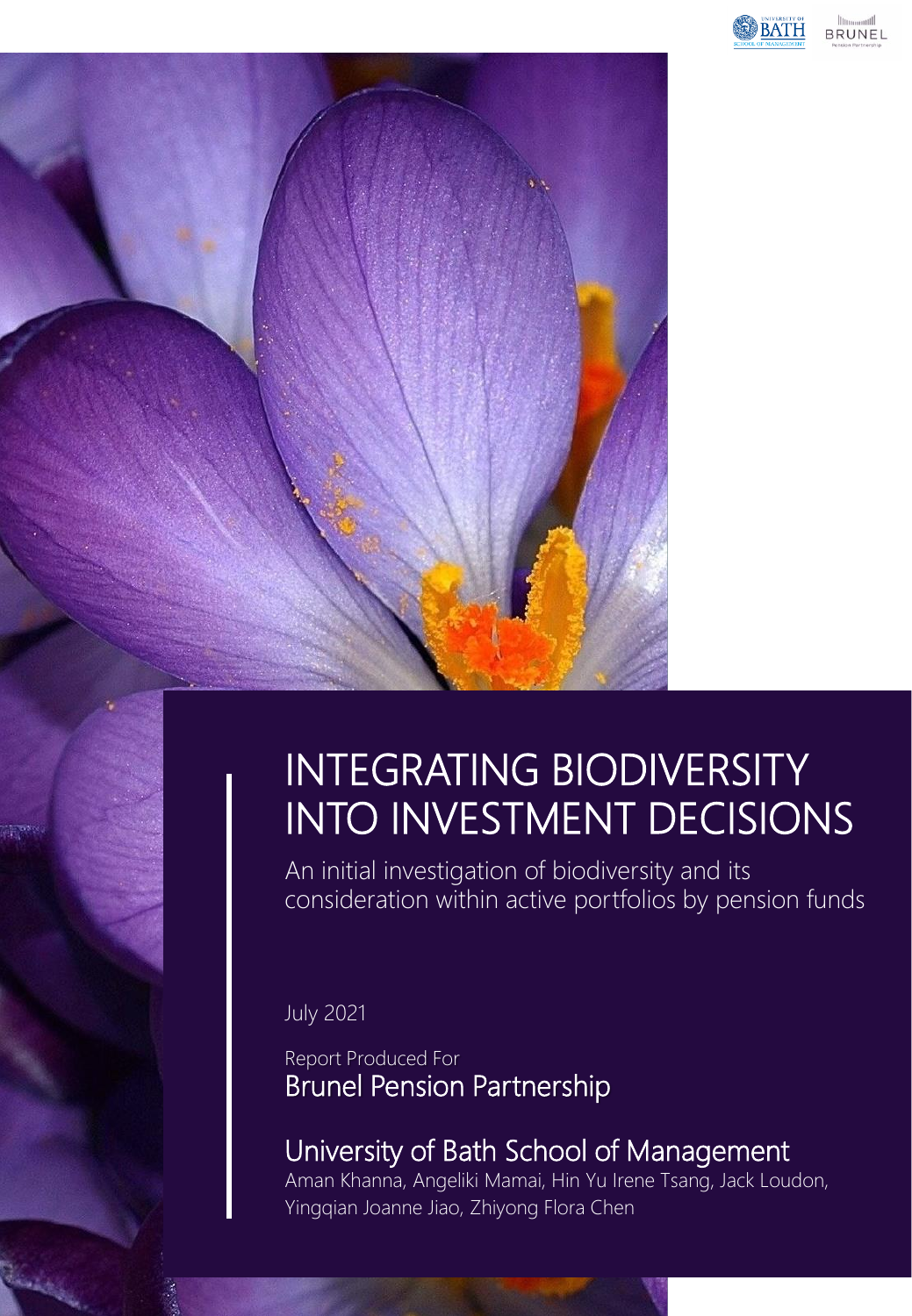

## **EXECUTIVE** SUMMARY

The recently published Dasgupta Review has highlighted the detrimental impact which our society currently has on the natural world. Despite scientists' increasing warnings of the negative consequences of disruption to our ecosystems, society has carried on regardless. As a result, the natural capital on which our economies rely on is being destroyed, and people, businesses, and countries are beginning to experience the effects. Change is needed at all levels of the economy.

Biodiversity is a relatively new consideration for financial institutions and investors. This report assesses how Sectors invested in by Brunel Pension Partnership are dependent or impact upon biodiversity, as well as discussing challenges and first steps for integrating biodiversity into investment strategy. Selected due to their heavy presence in Brunel's active portfolio and materiality to biodiversity loss, the Industrials, Information Technology, and Financials Sectors are examined in this report.

The report uncovers a number of general and Sector specific relations to biodiversity.

- In the Industrials Sector, companies often have a significant direct impact on biodiversity and may be vulnerable to current and future regulatory and litigation risks.
- In the Information Technology Sector, software companies can leverage their expertise to provide useful tools and insightful data needed to combat biodiversity loss.

In the Financials Sector, the economic reliance on financial institutions means that companies must suitably integrate and assess biodiversity into their operations.

Multiple challenges exist, with a lack of data and metrics, inadequate biodiversity disclosure, geographical differences in reporting, and partially informed investors being the most reoccurring issues documented in the literature.

Addressing a number of these challenges, this report suggests some initial actions which Brunel, and all pension funds, should consider undertaking.

- Through engaging with current and prospective holdings and asking the right questions, pension funds can increase the awareness of biodiversity related risks and the benefits of disclosure.
- By working together with other organisations who are looking to achieve the same goals, change regarding biodiversity integration will likely occur more quickly and effectively.

Brunel Pension Partnership is at the forefront of the industry in trying to understand and assess biodiversity. This report is a preliminary look at the integration of biodiversity into pension funds' investment decisions. Whilst the three most relevant sectors for Brunel have been analysed, further research of the remaining Sectors is required in order to suitably approach the issue.

# **CONTENTS**

- EXECUTIVE SUMMARY 1
- INTRODUCTION  $\overline{2}$
- SECTOR ANALYSES 3
- **CHALLENGES** 6
- FIRST STEPS 6
- CONCLUSION 6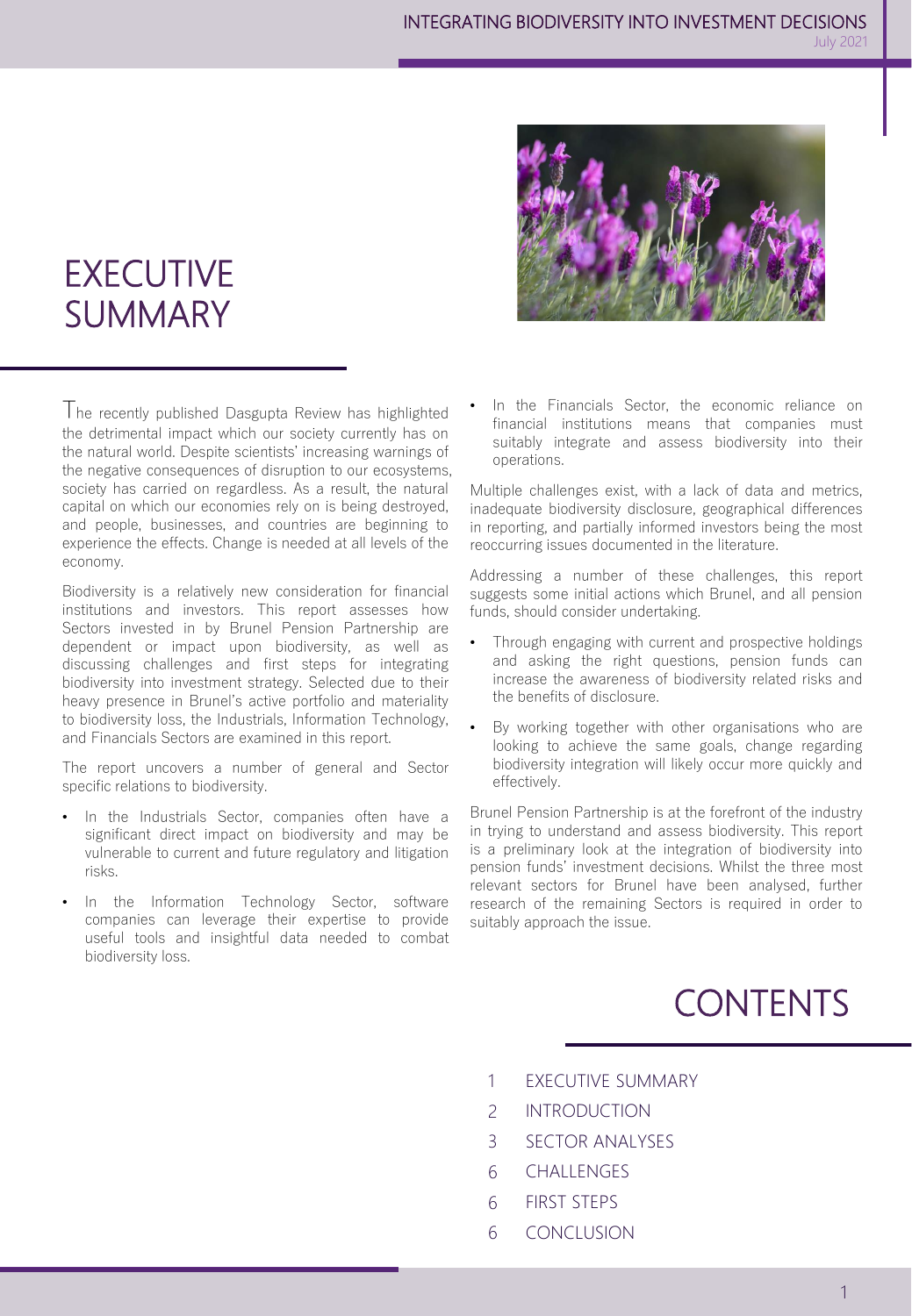# INTRODUCTION

Biodiversity<sup>a</sup> underpins all-natural capital and the goods and ecosystem services that they generate. A staggering loss of biodiversity has occurred over the last few centuries, and an empirical link between increasing animal extinctions and human activities can be identified<sup>1</sup>. The recent publication of the Dasgupta Review<sup>2</sup> has highlighted the role of biodiversity in our economy and society, and the upcoming UN Convention on Biological Diversity at COP15<sup>3</sup> means this year should - and must be a turning point for our treatment of nature.

Biodiversity loss is typically associated with permanent ecological changes in ecosystems, and includes the elimination of local populations of species and temporary or permanent transformation of worldwide biological communities. The WWF illustrates the five major threats of biodiversity as<sup>4</sup>:



From the view of nature, biodiversity loss threatens the proper functioning and regulation of the ecosystem. For humans, it poses an immediate danger for food security and health stability<sup>5</sup>. This has been demonstrated most markedly with the COVID-19 pandemic, a situation almost certainly catalysed by human ecological disruption according to the Intergovernmental Science-Policy Platform on Biodiversity and Ecosystem Services<sup>6</sup>.

In economic terms, the degradation of ecosystems represents an annual loss of at least \$479 billion per year<sup>7</sup> and over 55 percent of global GDP depends on a high functioning biodiversity<sup>8</sup>. Globally, it is estimated that \$44 trillion of economic value generation is directly dependent on ecosystem services<sup>9</sup>. Presently, a lack of clarity exists about the magnitude of risks associated with biodiversity loss, the sectors most affected, and the best approaches to measure biodiversity related risks in the financial Sector<sup>9</sup>. Even by the standards of sustainability, there is a shortage of data on the topic, and this shortage threatens disruption of business processes and financial losses<sup>10</sup>.

<sup>a</sup> Nature provides ecosystem services which benefit business and society<sup>13</sup>. The assets which underpin these services are called natural capital (e.g., plants,<br>animals, air, water, soil, minerals), and biological diversity - or biodiversity for<br>short - is the variety of living components that make up n Whilst financial institutions have increasingly acknowledged climate change, and how their own operations can contribute negatively towards it, the interconnection and feedback loop which exists between biodiversity and climate change has until recently been less frequently recognised. This is changing. The proliferation of programmes and partnerships, including the recent endorsement of the Taskforce on Naturerelated Financial Disclosures (TNFD) by the G7<sup>11</sup> mean that the finance Sector and beyond will increasingly have to acknowledge their impact and dependency on Biodiversity.

As with all Pension Funds, Brunel has strong fiduciary obligations, and agreed return objectives must be achieved. As outlined in Brunel's Responsible Investment Policy Statement<sup>12</sup>, a considered approach to investment strategy is required. This report concurs that to conduct sound financial risk management, all Environment, Social and Governance factors – thus including biodiversity – should be considered equitably. Additionally, as a universal owner<sup>b</sup>, we considered it important to take Brunel's approach to stewardship into account and consider how engagement regarding Biodiversity can be conducted to ensure long-term returns for Brunel's nearly 700,000 beneficiaries.



In order to assess which Sectors should be prioritised, Brunel's active portfolios (as of December 2020) were investigated to determine the value of holdings in each Sector (see Figure 1). Due to Brunel's large holdings in IT, Financials, and Industrials (as defined by the GICS<sup>15</sup>), we believe these sectors may have considerable impact and dependencies on biodiversity and should therefore be prioritised. Subsequent to this, we confirmed each Sectors' direct and indirect materiality to biodiversity loss through analysis of the Dasgupta Review, resources from the Natural Capital Finance Alliance, and the PRI, as well as countless other informative industry and academic sources. Based off these two assessments, we believe Industrials, Information Technology, and Financials should be prioritised first, and our report focuses on them.

<sup>b</sup> Brunel can be considered a universal owner as its highly-diversified and long-<br>term portfolios are sufficiently representative of global capital markets, they<br>effectively hold a slice of the entire market, making their dependent on the continuing good health of the overall economy<sup>25</sup>.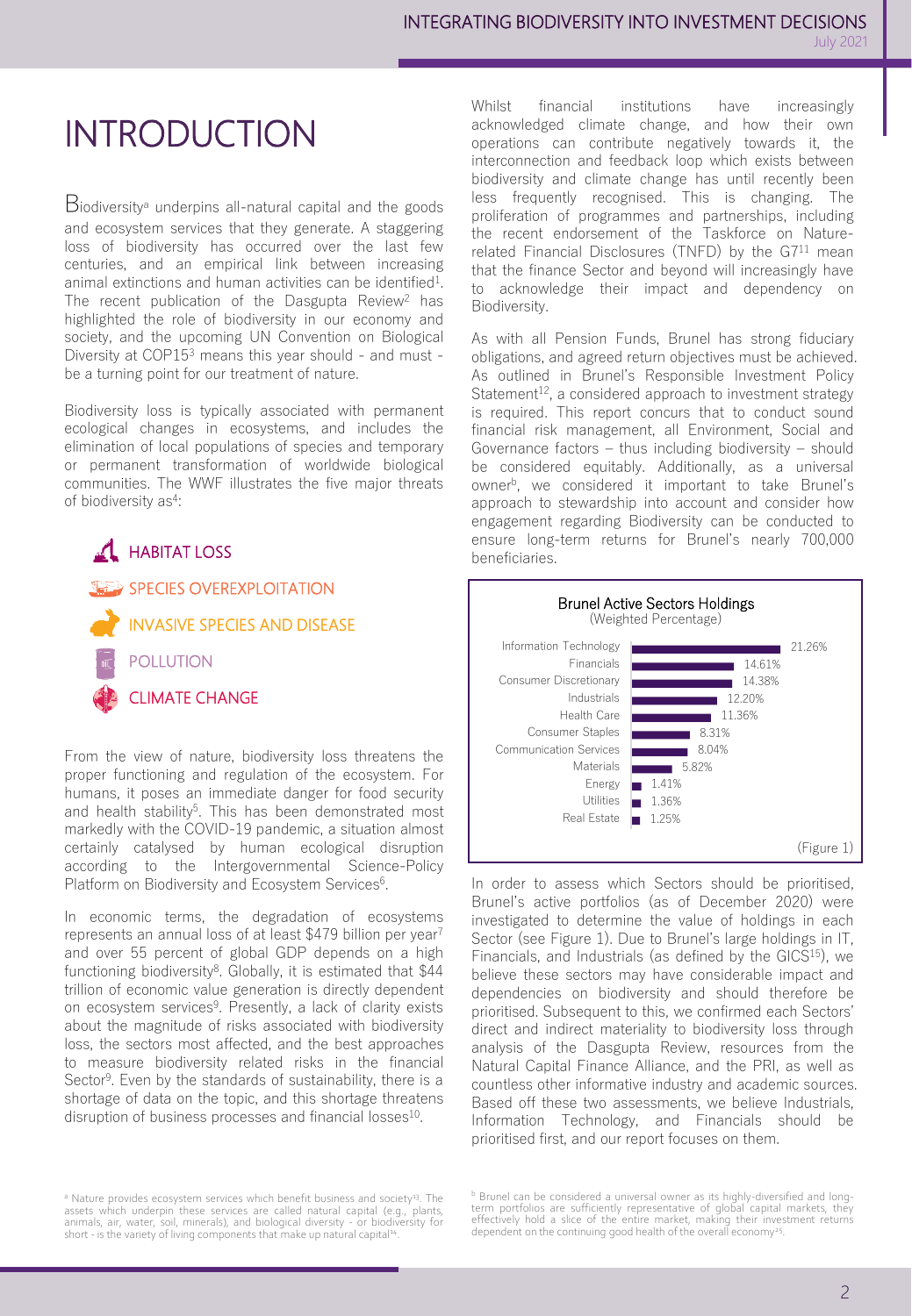## **SECTOR** ANALYSES

### INDUSTRIALS

Due to significantly impacting and being dependent upon biodiversity, the Industrials Sector faces substantial risks<sup>17</sup>. Specifically, the Transportation industry, and Construction and Engineering industry directly impact upon ecosystems in which they are located. Many industrial processes are to varying degrees - sources of air, water, soil, noise, and light pollution, with all these directly impacting upon ecosystems<sup>18</sup>. Indirect impacts exist also yet are easily overlooked.

#### TRANSPORTATION INDUSTRY

Due to the burning of fuels and subsequent air pollution, these industries are typically associated with climate change rather than biodiversity loss. However, climate change is likely to become the leading cause of biodiversity loss in the next half-century<sup>19</sup>. Besides air pollution, the sub-industries also release water, soil, and noise pollution. In the Aviation sub-industry, noise pollution from landing, take-off, and ground manoeuvres particularly impacts on biodiversity by reducing wildlife reproduction<sup>20,21</sup>. Similarly, the noise of commercial shipping can have both short- and long-term negative consequences on marine mammals<sup>22</sup>. Both aviation and commercial shipping provide the perfect opportunity for non-native species, pests, and pathogens to spread from and into isolated ecosystems, where they thrive at the expense of native species<sup>23,24</sup>. The Shipping industry is also highly vulnerable to ecological disasters when accidents occur (see Case Study), and even at the end of their life cycles, assets may still heavily impact upon nature. Shipbreaking for example, considerably impacts upon the biodiversity of the coastlines on which it occurs through the release of toxic heavy metals<sup>25</sup>.

Research suggests only 15% of firms in the transport Sector report on the risks they face due to biodiversity  $loss<sup>10</sup>$ .

Being consumer-facing, the Aviation industry may experience severe changes in demand due to concerns about our natural world<sup>2</sup>. Climate regulation, which is provided by the atmosphere, habitats, species, and water, will deteriorate in line with biodiversity<sup>2</sup>. The resulting increase of severe weather patterns are likely to impact upon the Transportation firms' operations and profitability<sup>26</sup>. The impact of COVID-19 severely impacted upon the Shipping<sup>27</sup> and Aviation industry<sup>28</sup>. Such disruption may be repeated more frequently with the increasing risk of pandemics due to biodiversity loss.

#### CONSTRUCTION AND ENGINEERING INDUSTRY

The Construction and Engineering industry currently sees around 25% of companies reporting on the risk of biodiversity loss to their business<sup>10</sup>. To develop nature sensitive projects, ecological mitigation work is required in the initial design stage through to the end of the useful life after construction is completed. During construction processes, local wildlife is disturbed by noise and light generated onsite, which impacts on breeding and feeding habits and can lead to long-term biodiversity loss<sup>29</sup>. During construction, chemical run-offs pollute water bodies surrounding the construction site spreading toxicity and damaging marine life, and construction processes often lead to soil compaction and damaged plant roots<sup>30</sup>. Finally, if proper waste management procedures are not in place, the disposal of unused materials can damage or pollute ecosystems<sup>17</sup>.

The increasing risk of biodiversity loss is likely to lead to increased legislation and regulation - a significant number of countries already have 'biodiversity offset' policies in place. Projects are required to follow a mitigation hierarchy in which impacts should be avoided, if possible, mitigated if they cannot be avoided, and residual impacts should be compensated for. In the UK, a net gain in biodiversity is required by law, however other countries with weaker institutions are less likely to see net zero policies adhered to<sup>2</sup> . The use of biodiversity offsets has been criticised however, because offsets may not be effective, and they principally provide a license to degrade the environment<sup>31</sup>. Regulations mean that the industry has already had to take biodiversity into account, but the industry will have to continue to adapt. Furthermore, opportunities for the construction of green buildings and infrastructure should be explored.

#### Case Study The MV Wakashio Oil Spill

I<sup>n</sup> July 2020, the MV Wakashio operated by Japanese company Mitsui O.S.K. Lines ran aground off the coast of Mauritius. Despite efforts by authorities, within a month over 1,000 tonnes of fuel leaked from the ship and started to infiltrate environmentally sensitive areas. Wetlands protected under the Ramsar convention, a marine park, as well as local beaches were contaminated. The incident has been called the worst environmental incident in Mauritian history, and research suggests the affected ecosystems may never recover completely.

Alongside the significant biodiversity impacts, the resultant financial impact is yet to be fully confirmed. Mitsui O.S.K. Lines have set aside just under \$10 million for a recovery fund, but it is estimated compensation claims may reach closer to \$10 billion. Insurers have warned that the increased size of vessels has led to a large accumulation of risk and disproportionately large costs when accidents occur. The opacity of the maritime industry means that financial costs may never be recovered fully, and the local 1000-year-old coral will certainly never recover. Such incidents, however rare, need to be considered when investing in the industry and Sector. <sup>2, 32, 33, 34</sup>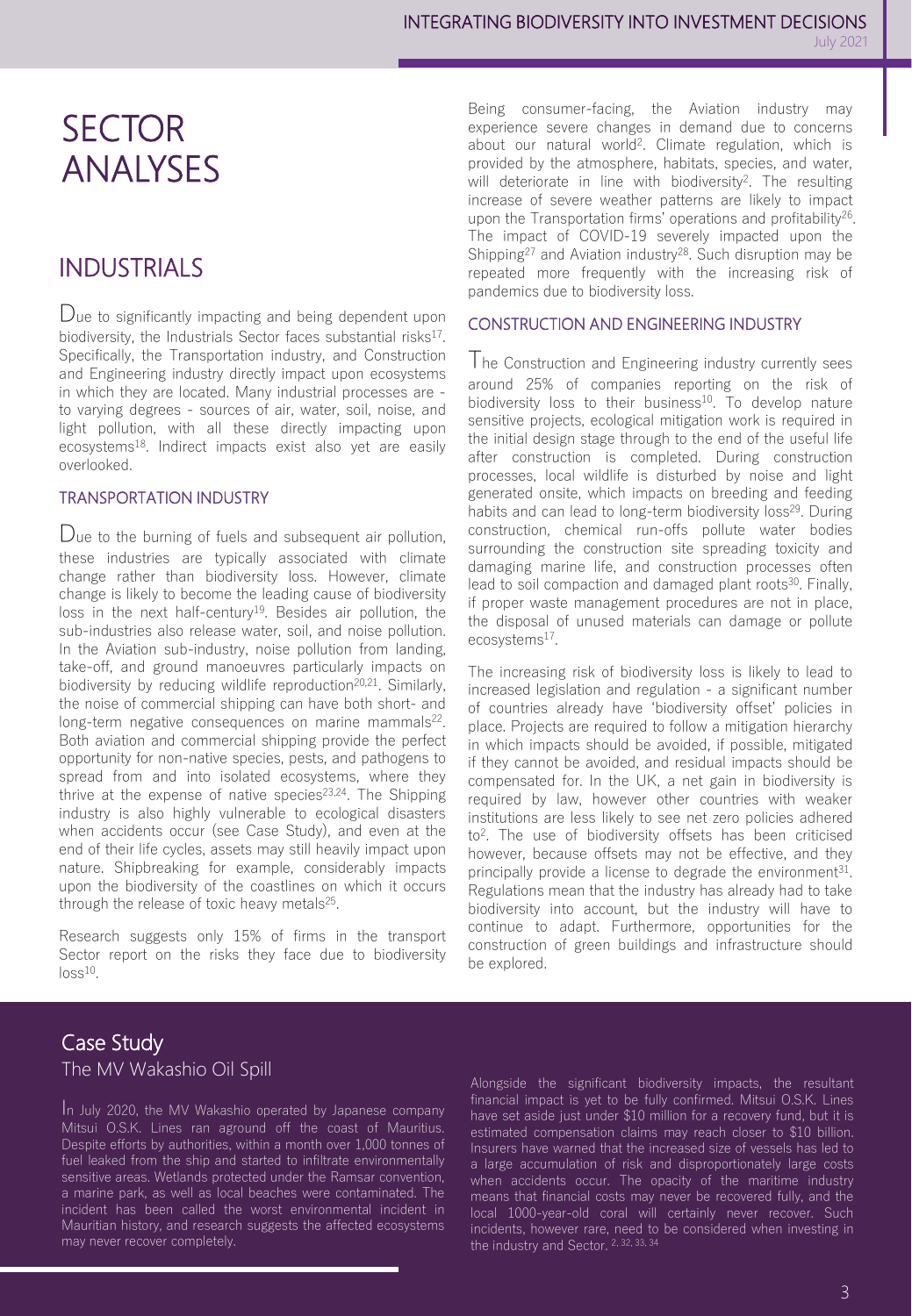## **SECTOR** ANALYSES

### INFORMATION TECHNOLOGY

The Information Technology Sector has seen remarkable growth over the last few decades, resulting in its industries being exposed to a variety of environmental risks including biodiversity loss. Within the Sector, the main industries are Hardware and Equipment, Semiconductors and Equipment, and Software and Services, with the former two having the highest environmental exposure<sup>35</sup>.

#### HARDWARE, EQUIPMENT AND SEMICONDUCTORS

During the production processes of Hardware and Semiconductors, large quantities of hazardous waste disposal are released in the form of soil and water waste, or greenhouse gas emissions (GHG). Soil waste, generated in the production process, often contains hazardous chemicals, such as arsenic and harsh acids. These chemicals are retained in the soil for extended periods, causing ground pollution. Equally toxic, wastewater can include large amounts of heavy metals and toxic chemicals leading to water pollution<sup>36</sup>. A requisite in the production of semiconductors is extreme quantities of ultrapure water – for daily production a facility could use over 2 million gallons of water. This can cause severe disruption to water supply in local ecosystems. Finally, the use of fluorinated gases which are subsequently released into the atmosphere as GHG emissions is also concerning. The manufacturing processes of these industries can therefore have significant impacts on biodiversity, either directly through pollution or indirectly through GHG emissions advancing climate change<sup>2</sup> .

The increased focus on nature has also meant the firms involved in the Hardware and Semiconductors industries face increased risks and impacts on their finances. Firstly, operating costs and capital expenditure are increasing due to the need of clean-up processes of hazardous water and soil waste. Companies that fail to effectively manage their waste are exposed to high regulatory fines. The large quantities of water required for semiconductors create an increasing supply cost. Especially as fresh water becomes scarcer worldwide, production may be disrupted impacting upon firm revenues.

#### SOFTWARE AND SERVICES

The Software and Services industry is often assumed to have a limited impact on biodiversity. Such companies make limited use of physical infrastructure or facilities, and mostly have no manufacturing operations. Accordingly, they produce comparatively low GHG emissions and environmental waste, and utilise relatively little natural resources such as water and land<sup>35</sup>. However, operating data centres and providing cloud-based computer services use significant amounts of energy, therefore there are rising associated GHG emissions<sup>35</sup>. As the need for computing and data storage is dramatically increasing, operational costs are also likely to increase as energy demands increase, especially around the use of renewable energy sources. Whilst better than alternatives, renewable energy sources such as wind farms and biofuel can also increase extinction risk of species<sup>37</sup>.

#### SECTOR OPPORTUNITIES

A challenge of biodiversity loss remains the lack of knowledge we currently have on species, biodiversity, and ecosystems. This Sector and the Software industry in particular are perfectly placed to simplify the job of monitoring our planets' health by leveraging their expertise. Spatial Finance<sup>38</sup> is an example of an emerging field in which AI and machine learning are used to help with data gathering and analysis, with the purpose to manage the planet's natural resources (see Case Study).

#### Case Study Microsoft Corporation

Since 2017, Microsoft has been working towards <sup>a</sup> goal of reducing their impact on biodiversity. The company introduced AI for Earth, a \$50 million 5-year programme financially supporting projects using technology to address biodiversity issues, climate change, water supply, and agriculture. As a low ESG risk firm, they announced in 2020 that their sustainability efforts will focus on the preservation of biodiversity. The plan is comprised of four main foci:

Planetary Computer: As part of the AI for Earth initiative, Planetary Computer is an online platform which contains and analyses environmental datasets (e.g., satellite imagery) collected in space and on earth.

This helps scientists better monitor the planet's natural resources and consequently will help prioritising and preserving various ecosystems on earth.

Empowering consumers: Through the creation of tools and offering of specialist services, Microsoft can help consumers better understand the ecosystems around them.

Encouraging ecosystem policies: Through dialogue with governments the company aims to encourage policies relating to, for example, land and water conservation and national ecosystem assessments.

Taking responsibility: Through methods such as land acquisition and national park creation, the company will protect more land than they use by 2025. 39, 40, 41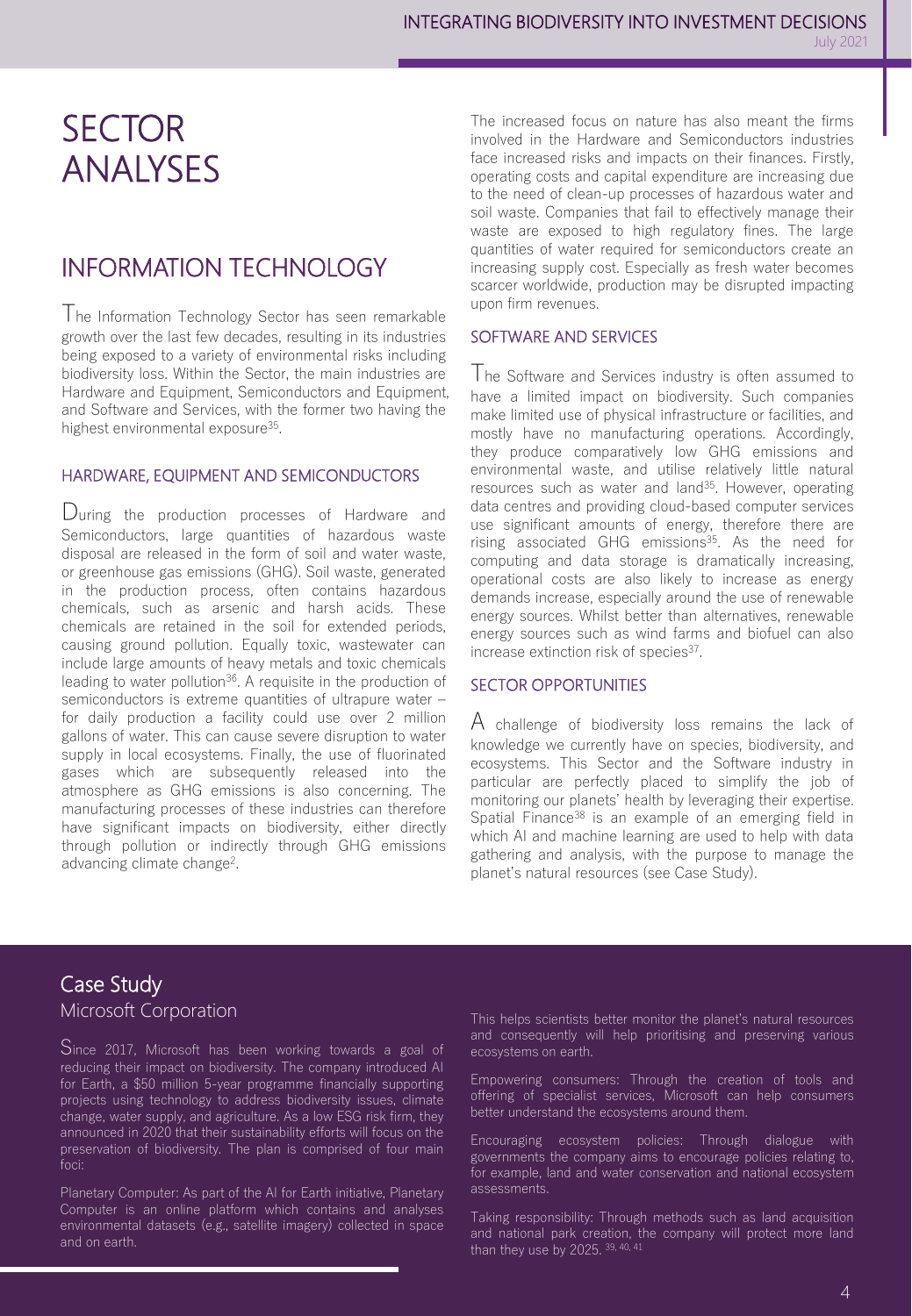## **SECTOR** ANALYSES

### FINANCIALS

Playing an important economic intermediary role throughout the global economy, the finance Sector is distinctly involved and exposed to the risks of changing biodiversity, despite close to zero direct interaction between the Sector and biodiversity. The Sector faces distinct opportunities, and certain sub-industries play a fundamental role in transitioning the real economy towards a greener future. Companies' operations do not immediately impact upon biodiversity, but their operations enable other industries, which are heavily dependent or impact upon biodiversity. Specifically, diversified banks and multi-line insurance companies have dependencies and the potential to impact upon biodiversity.

#### DIVERSIFIED BANKS

Financials is considered a medium risk Sector from biodiversity loss as risks may be significant<sup>42</sup>. Compounding this, the Sector is the weakest at disclosing biodiversity related risks<sup>10</sup>. Diversified banks face increased credit risk because they have exposures to investees that may default on obligations. As evident from our discussion of the other sectors, severe disruption or collapse of ecosystems can disrupt supply chains, leading to asset quality deterioration and non-performing assets. This reduces both the debt- servicing capacity and the collateral of the financial institution, and increases the credit risk on their loan books, as both the probability of default and the loss given default increase<sup>2</sup> . Risk during transition may also lead to stranded assets – the European financial Sector's exposure to high-carbon assets has been estimated to be over €1 trillion<sup>43</sup>. Additionally, reputational losses as a result of failing to meet public expectations regarding biodiversity are likely to increase due to greater interest<sup>44</sup>.

#### INSURANCE COMPANIES

Whereas the investing side of insurance companies face similar risks to those of other financial institutions, significant risks also relate to underwriting and are transmitted from policy holders<sup>45</sup>. As biodiversity related risks are systemic, uninsurability risk may occur due to a knock-on effect considerably increasing maximum losses suffered. Consequently, the standard insurance practices relying on risk diversification and pooling are ineffective and insurers may be unable to cover the losses in a given geographic or sectoral area. Additionally, many currently insured risks may become uninsurable (or prohibitively expensive), and reinsurers may be unable to provide solutions for emerging risks. Pricing, claims, and liability risk are all forms of operational risks which can impact the ability of insurers to remain profitable. The insurance Sector is also exposed through increases in their protection gap – as unidentified losses rise due to higher claims related to severe events that are caused, or exacerbated, by the depletion of natural assets<sup>2</sup>. The chain of causality has previously been complex to identify due to the sophistication of the underwriting process<sup>45</sup>, however the loss of biodiversity poses a real threat to the industry.

#### SECTOR OPPORTUNITIES

As a universal holder, the impact on Brunel if financial institutions do not appropriately consider biodiversity loss would likely be catastrophic. Engagement is therefore required with financial institutions to encourage change. Specifically, Brunel may wish to ask questions about companies' biodiversity impact assessment procedures. Multiple assessment techniques are under development, and tools such as the Global Biodiversity Score (GBS) have already been utilised to create biodiversity footprints (see Case Study). Brunel may wish to recommend a tool if financial holdings are not already considering using biodiversity impact assessment. Brunel may also wish to identify whether financial holdings seek out biodiversity related opportunities. By channelling credit and investments towards projects that enhance, rather than degrade natural capital, the Sector is exposed to investments with relatively lower risk and greater certainty around yields<sup>2</sup>. For example, a diversified bank may lend to an agricultural client which has taken action to reduce soil erosion on its land, leading to increased yield, thus enhancing the ability of the business to service its debt. In turn, this would improve the credit quality of the bank's portfolio.

#### Case Study BNP Paribas Group

BNP Paribas Group and in particular their asset management arm are considered leaders regarding their approach to biodiversity. The group has based its approach around Intergovernmental Platform on Biodiversity and Ecosystem Services (IPBES) studies and has published semi-frequently about its position on biodiversity.

Working alongside French public finance institute CDCs specialised biodiversity subsidiary, BNP Paribas has used the GBS to assess the biodiversity footprint of portfolios with large food and agrobusiness holdings.

The biodiversity footprint of the portfolio was limited, yet it highlighted the importance of fully assessing companies' value chains for an accurate estimation. It is unsurprising that BNP are at the forefront of biodiversity – the report 'Bankrolling Extinction' suggests they have the sixth largest exposure to biodiversity impact risk of all global banks. 16, 46, 47, 48, 49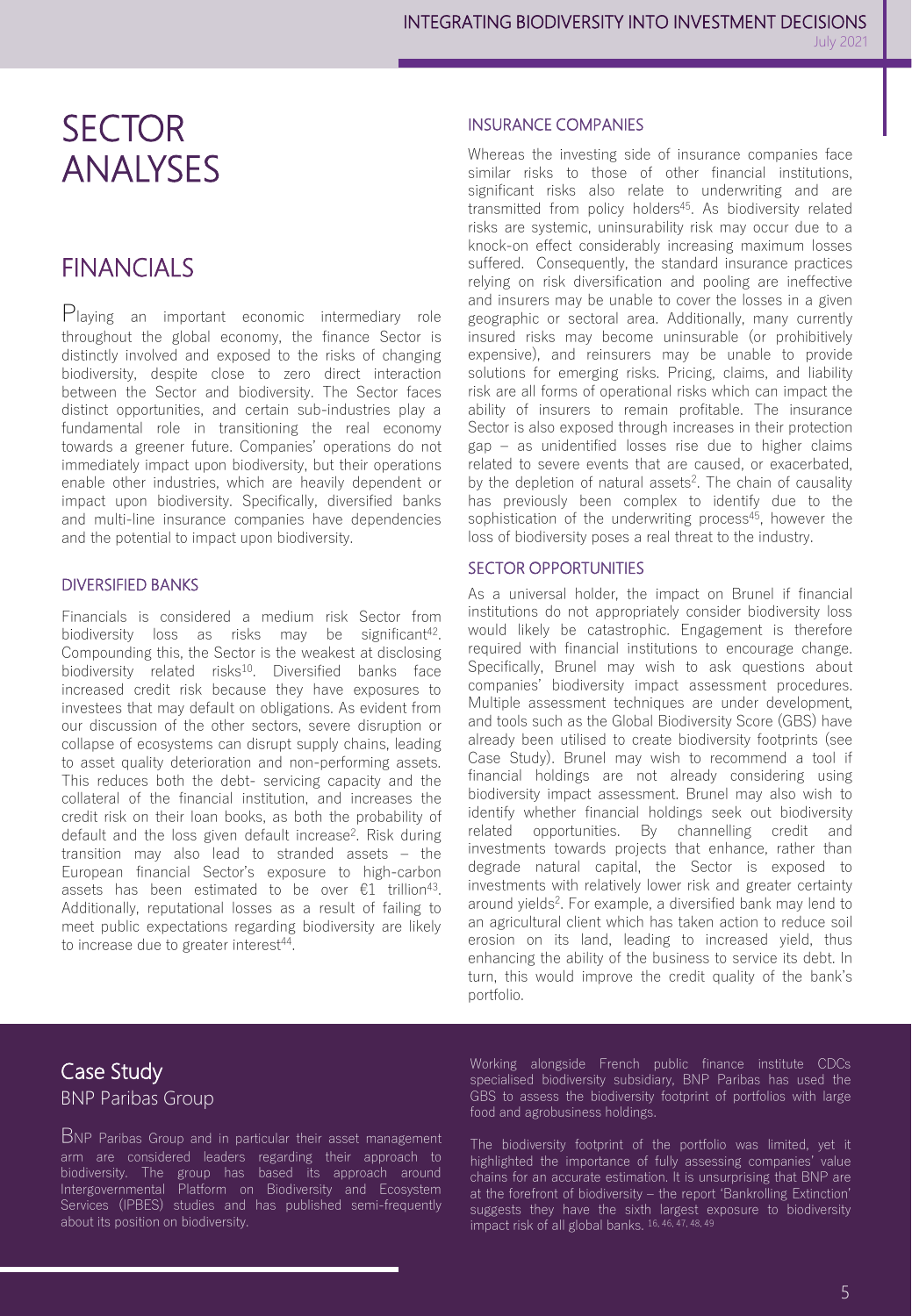## THE PATH AHEAD

### **CHALLENGES**

Our extensive research suggests that four crucial barriers for biodiversity in investment exist:

Lack of Data And Metrics: A challenge exists for the scientific community regarding the collection of data on species and ecosystems that may contribute to accurate assessment and treatment of biodiversity loss. Simultaneously, the development of suitable metrics and standards for the financial institutions that can help investors identify potential risks and biodiversity business opportunities are insufficient<sup>50</sup>.

Inadequate Biodiversity Disclosure: Only 49 of the top 100 Fortune 500 global companies include biodiversity in their reporting<sup>51</sup>. From these, only five of them have clear, measurable, and time-bound commitments. Therefore, the extent and quality of reporting on businesses' biodiversity performance remains a significant challenge. Should the TFND see similar success and high rates of adoption as its climate related forerunner (the TCFD), this challenge may not be as insurmountable as it first seems.

Geographical Differences: Currently the level and standard of reporting varies significantly globally. Whereas Latin America is at the forefront, North American companies are the least likely to report on biodiversity<sup>10</sup>. The disparity may be due to varying concentration of industries (e.g., large amounts of mining in Latin America), or differing rates of biodiversity loss between regions (e.g., greater loss in Latin America than in North America<sup>4</sup>). These differences present a challenge to investors who wish to target certain markets, but also wish take biodiversity into account.

Informing Investors: Although investors have an increased concern about biodiversity loss, a majority do not intend to act promptly<sup>52</sup>. This discrepancy is in part due to the lack of data and metrics, and asset managers need to ensure they provide clear information on biodiversity-linked investments and opportunities.

#### **CONCLUSION**

This report is the start of <sup>a</sup> longer process looking at biodiversity in the context of Brunel Pension Partnership. Whereas the three most material sectors were focused upon in this analysis, all 11 Sectors require careful investigation, as each offers its own set of risks (and opportunities) relating to maintaining biodiversity. In summary, the report identifies that:

Industrials: The Sector has a significant direct impact on biodiversity and due to industry-specific biodiversity regulations (for example, biodiversity offset policies in the Construction and Engineering sub-industry), pension funds should carefully assess companies on current and potential future regulatory and litigation risks.

### FIRST STEPS

From our analysis, we suggest the following seven initial actions which may help Brunel better account for biodiversity in their investment approach:

- Conduct a thorough analysis of the eight remaining sectors to better assess their relationship with our natural world.
- Consider adding biodiversity loss as an eight priority in Brunel's responsible investment approach, as not all biodiversity related aspects are currently considered under 'supply chain management'.
- Engage with the work of organisations such as the PRI, TNFD, and the Finance for Biodiversity Pledge, in order to better integrate biodiversity into Brunel's investment decisions.
- Push for greater and more accurate disclosure of biodiversity related risks by companies. Work alongside likeminded investors and the other LGPS pools to encourage creation and adoption of a standardised biodiversity impact assessment tools.
- Collaborate with current data providers such as Sustainalytics and TruValue Labs to ensure biodiversity is appropriately assessed in their data.
- Work with Federated Hermes EOS, the LAPFF, and its own asset managers to engage with current and prospective holdings on biodiversity related topics. Using the same active ownership approach which Brunel uses for climate change will result in the most effective results for Brunel's beneficiaries.
- Brunel may wish to pose the following example questions to companies:
- 1. To what extent is your company taking action on biodiversity?
- 2. How aware are you of your firm's impact on biodiversity?
- 3. Has your organisation set any measurable biodiversity-linked targets? If not, why?
- 4. How are you measuring the impact of your operations? Are you using any specific tools?
- 5. To what extent, if at all, are you already addressing biodiversity themes within your organisation?

Information Technology: Certain industries within Information Technology contribute to the disruption of ecosystems. However, through fields such as Spatial Finance, the Sector provides conservation tools and solutions, and therefore offers investment opportunities.

Financials: The Sector must appropriately consider biodiversity loss, as systemic risk means failure to do so would lead to impacts being exponentially magnified and affecting the entire global economy.

Whilst the four challenges previously outlined present a barrier to integrating biodiversity, the first steps suggested provide Brunel with an opportunity to highlight their reputation as a innovating responsible asset manager. As with other ESG criteria, Brunel should ensure its asset managers weigh up biodiversity as part of their wider evaluation of investment risk and returns.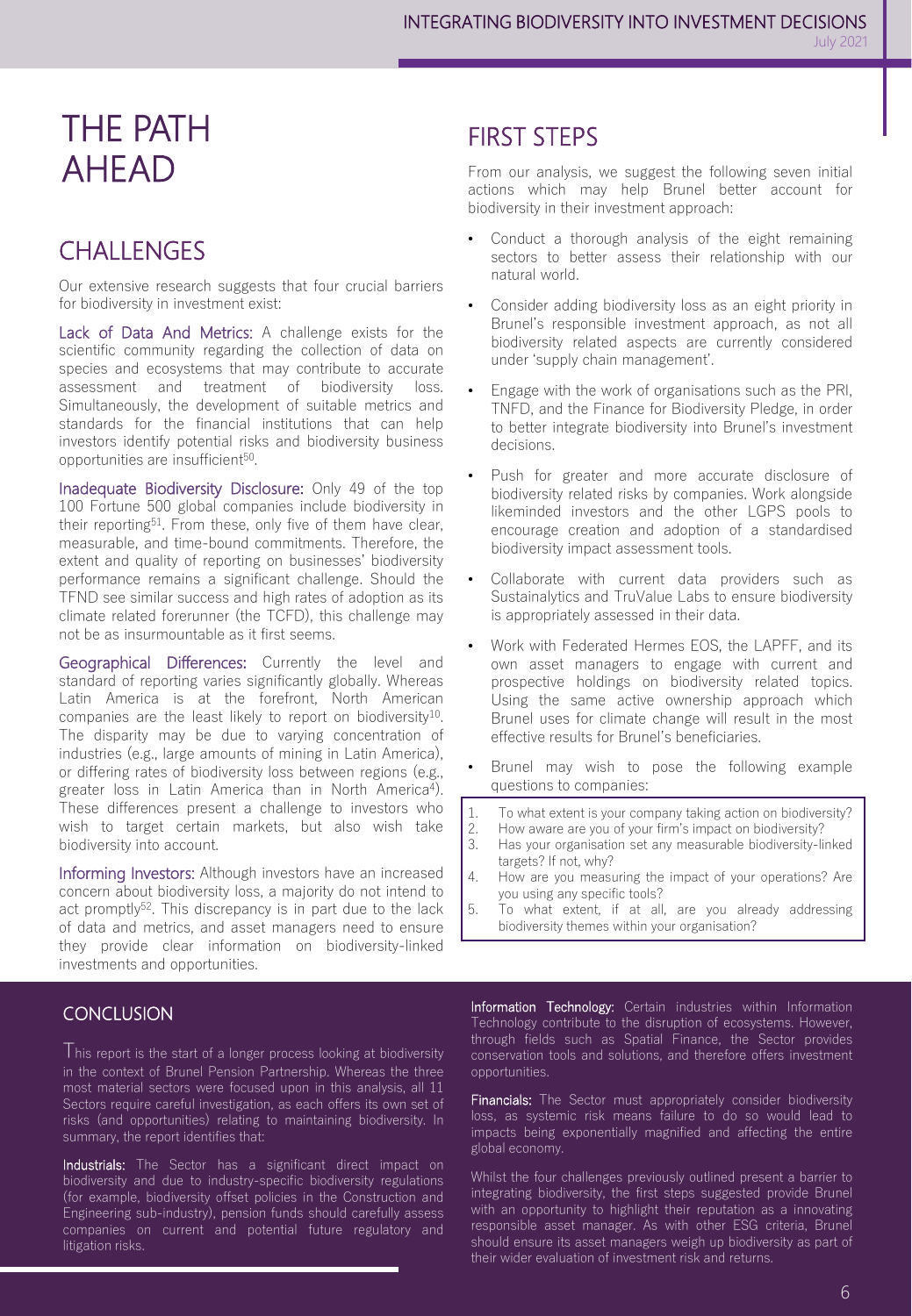## **REFERENCES**

- 1. Ceballos, G., Ehrlich, P.R., Barnosky, A.D., García, A., Pringle, R.M. and Palmer, T.M. (2015) Accelerated Modern Human-Induced Species Losses: Entering the Sixth Mass Extinction. Science Advances [online]. 1 (5), pp.1-5. [Accessed 28 June 2021].
- 2. Dasgupta, P. (2021) The Economics of Biodiversity: the Dasgupta Review [online]. Report number: PU 3069. London. Available from: https://www.gov.uk/government/publications/final-reportthe-economics-of-biodiversity-the-dasgupta-review [Accessed 28 June 2021].
- 3. United Nation (2021) Convention on Biological Diversity [online]. Available from: https://www.un.org/en/foodsystems-summit-2021-en/un-biodiversity-conference [Accessed 29 June 2021].
- 4. World Wide Fund (2020a) Living Planet Report 2020 Bending the Curve of Biodiversity Loss [online]. Switzerland: WWF. Available from: https://www.zsl.org/sites/default/files/LPR%202020%20Ful l%20report.pdf [Accessed 28 June 2021].
- 5. Cardinale, B. J., Duffy, E., Gonzalez, A., Hooper D. U., Perrinigs, C., Venail, P., Narwani, A., Mace, G. M., Tilman, D., Wardle, D. A., Kiinzig, A. P., Daily, G. C., Loreau, M., Grace, J. B., Larigauderie, A., Srivastava, D. and Naeem, S. (2012) Biodiversity Loss and Its Impacts on Humanity. Nature [online]. 468(7401), pp. 59-67. [Accessed 28 June 2021].
- 6. Intergovernmental Science-Policy Platform on Biodiversity and Ecosystem Services (2020) IPBES Workshop on Biodiversity and Pandemics [online]. Germany: IPBES Secretariat. Available from: https://ipbes.net/sites/default/files/2020- 12/IPBES%20Workshop%20on%20Biodiversity%20and%20P andemics%20Report\_0.pdf [Accessed 28 June 2021].
- 7. World Wide Fund (2020b) Global Futures, Assessing the Global Economic Impacts of Environmental Change to Support Policy-making [online]. Switzerland: WWF. Available from: https://wwfint.awsassets.panda.org/downloads/global\_futu res\_summary\_report.pdf [Accessed 28 June 2021].
- 8. Swiss Re (2020) Why Managing Biodiversity Risk is Critical for the Global Economy [online]. Zürich. Available from: https://www.swissre.com/dam/jcr:a7fe3dca-c4d6-403b-961c-9fab1b2f0455/swiss-re-institute-expertisepublication-biodiversity-and-ecosystem-services.pdf [Accessed 28 June 2021].
- 9. Price waterhouse Company and World Wide Fund (2020) Nature is Too Big to Fail [online]. Zürich. Available from: https://wwfint.awsassets.panda.org/downloads/nature\_is\_t oo\_big\_to\_fail\_en\_web.pdf [Accessed 28 June 2021].
- 10. Klynveld Peat Marwick Goerdeler (2020) The Time Has Come: The KPMG Survey of Sustainability Reporting 2020 [online]. Amstelveen. Available from: https://assets.kpmg/content/dam/kpmg/xx/pdf/2020/11/t he-time-has-come.pdf [Accessed 29 June 2021].
- 11. Taskforce on Nature-related Financial Discolsures (2021) G7 Backs New Taskforce on Nature-related Financial Disclosures. Available from: https://tnfd.info/news/g7 backs-new-taskforce-on-nature-related-financialdisclosures/ [Accessed 29 June 2021].
- 12. Brunel Pension Partnership (2020) Responsible Investment Policy Statement [online]. Bristol. Available from: https://www.brunelpensionpartnership.org/wpcontent/uploads/2020/08/Brunel-RI-Policy-2020.pdf [Accessed 28 June 2021].
- 13. Principles for Responsible Investment (2020) Investor Action on Biodiversity: Discussion Paper [online]. London. Available from: https://www.unpri.org/download?ac=11357 [Accessed 28 June].
- 14. Capitals Coalition (2020) Framing Guidance [online]. London. Available from: https://naturalcapitalcoalition.org/wpcontent/uploads/2020/03/FramingGuidance\_Consultation March2020.pdf [Accessed 28 June 2021].
- 15. Morgan Stanley Capital International (2020) Global Industry Classification Standard Methodology. Available from: https://www.msci.com/documents/1296102/11185224/GI CS+Methodology+2020.pdf/9caadd09-790d-3d60-455b-2a1ed5d1e48c?t=1578405935658 [Accessed 28 June 2021].
- 16. Principles for Responsible Investment (2017) Macro Risks: Universal Ownership [online]. Available from: https://www.unpri.org/sustainable-developmentgoals/the-sdgs-are-an-unavoidable-consideration-foruniversal-owners/306.article [Accessed 28 June 2021].
- 17. Mission Économie De La Biodiversité (2019) Global Biodiversity Score: A Tool to Establish and Measure Corporate and Financial Commitments for Biodiversity [online]. Report number: N.14. Paris. Available from: http://www.mission-economie-biodiversite.com/wpcontent/uploads/2019/05/N14-TRAVAUX-DU-CLUB-B4B-GBS-UK-WEB.pdf [Accessed 28 June 2021].
- 18. Curwell, S. and Cooper, I. (1998) The Implications of Urban Sustainability. Building Research and Information [online], 26(1), pp.17-28. [Accessed 20 June 2021].
- 19. Newbold, T. (2018) Future Effects of Climate and Land-use Change on Terrestrial Vertebrate Community Diversity Under Different Scenarios. Proceedings of The Royal Society B [online]. 285(1881), pp.1-9. [Accessed 20 June 2021].
- 20. Altuntas, H. (2019) Biodiversity Management. Sustainable Aviation [online]. pp. 81-95.
- 21. Alquezar, R. D. and Macedo, R. H. (2019) Airport Noise and Wildlife Conservation: What are We Missing?. Perspective in Ecology and Conservation [online]. 17(4), pp.163-171. [Accessed 20 June 2021].
- 22. International Maritime Organisation (2021) Ship Noise. Available from: https://www.imo.org/en/MediaCentre/HotTopics/Pages/N oise.aspx [Accessed 20 June 2021].
- 23. Carlton, J. T. (2010) The Impact of Maritime Commerce on Marine Biodiversity. The Brown Journal of World Affairs [online], 16(2), pp.131-142. [Accessed 20 June 2021].
- 24. Tatem, A. J. and Hay, S. I. (2007) Climate Similarity and Biological Exchange in the Worldwide Airline Transportation Network. Proceedings of the Royal Society B: Biological Sciences [online], 274(1617), pp.1489-1496. [Accessed 20 June 2021].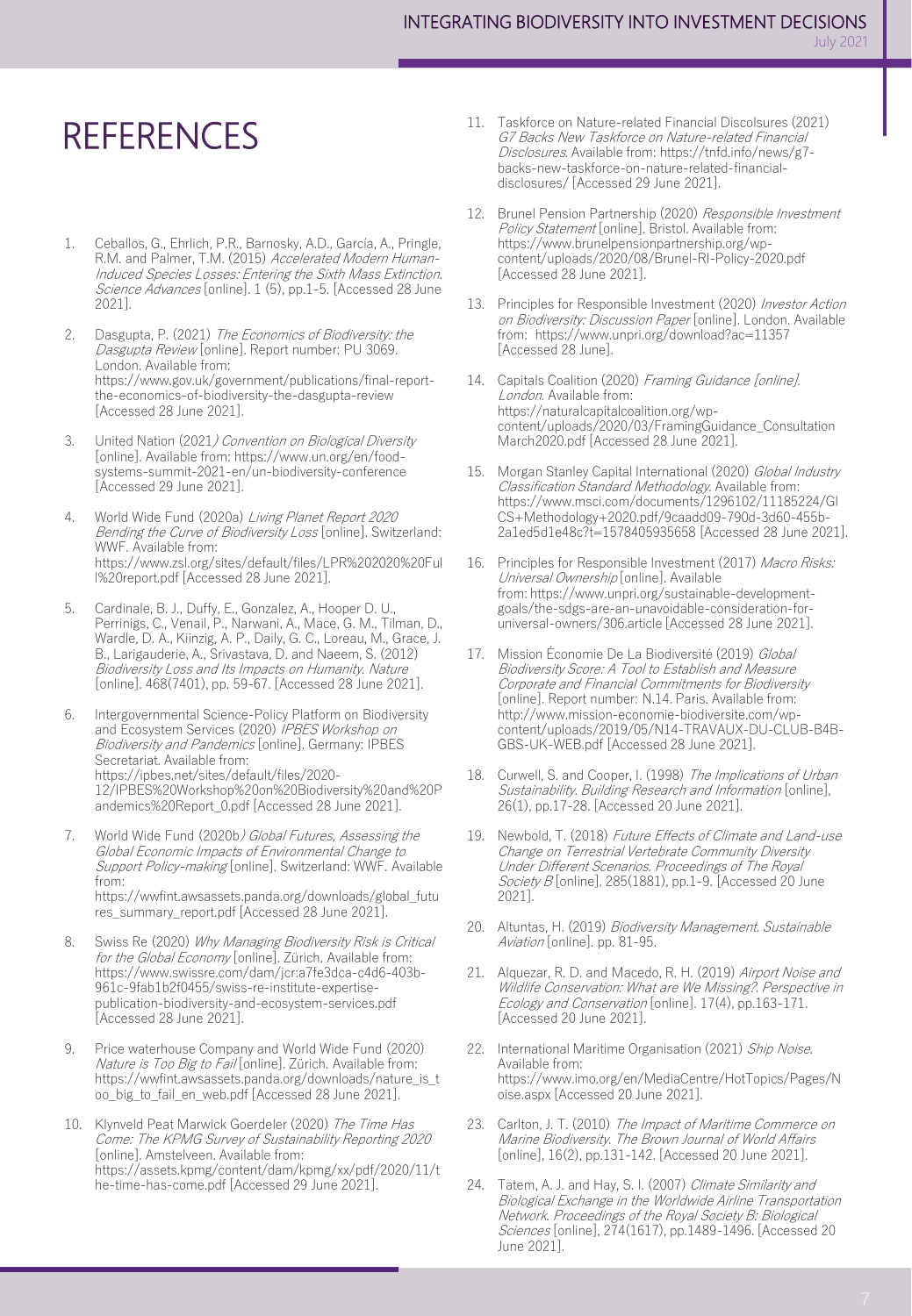## **REFERENCES**

- 25. Hossain, M, M. (2020) Environmental Impacts of Shipbreaking. Environmental Impacts of Ships [online]. Cambridge: Cambridge University Press. (pp. 303-328). Available from: https://www.cambridge.org/core/books/environmentalimpact-of-ships/environmental-impacts-ofshipbreaking/57722F93CF7F93F8F6E539F9FD5D91C3 [Accessed 20 June 2021].
- 26. European Environment Agency (2019) European Aviation Environmental Report 2019 [online]. Available from: https://ec.europa.eu/transport/sites/default/files/2019 aviation-environmental-report.pdf [Accessed 20 June 2021].
- 27. United Nations Conference on Trade and Development (2020) COVID- 19 Cuts Global Maritime Trade, Transforms Industry. Available from: https://unctad.org/news/covid-19 cuts-global-maritime-trade-transforms-industry [Accessed 20 June 2021].
- 28. International Civil Aviation Organization (2021) Covid Economic Impact Analysis [online]. Montreal: ICAO. Available from: https://www.icao.int/sustainability/Documents/COVID-19/ICAO\_Coronavirus\_Econ\_Impact.pdf [Accessed 25 June].
- 29. Zolfagharian, S., Noubrakhsh, M., Irizarry, J., Ressang, A. and Gheisari, M. (2012) Environmental Impacts Assessment on Construction Sites. Construction Research Congress 2012 [online], pp.1750-1759. [Accessed 20 June 2021].
- Kein, A. T. T., Ofori, G. and Briffett, C. (1990) ISO 14000L Its Relevance to The Construction Industry of Singapore and Its Potential as the Next Industry Milestone. Construction Management and Economics [online], 17, pp.449-461. [Accessed 20 June 2021].
- 31. Maron, M., Gordon, A., Mackey, B. G., Possingham, H. P. and Watson, J. E. M. (2015) Conservation: Stop Misuse of Biodiversity Offsets. Nature [online]. 523, pp.401-403. [Accessed 20 June 2021].
- 32. Allianz (2019) Safety and Shipping Review 2019 [online]. Munich: Allianz Global Corporate and Specialty. Available from: https://www.agcs.allianz.com/content/dam/onemarketing/ agcs/agcs/reports/AGCS-Safety-Shipping-Review-2019.pdf [Accessed 20 June 2021].
- 33. Deutsche Welle (2020) Who Will Pay for The Mauritius Oil Spill? [online]. Available from: https://www.dw.com/en/mauritius-oil-spill-compensationpay/a-54725675 [Accessed 24 June 2021].
- 34. Degnarain, N. (2020) Legal Loophole Opens \$10 Billion Compensation Claim for Mauritius Oil Spill [online]. Available from: https://www.forbes.com/sites/nishandegnarain/2020/11/2 4/legal-loophole-opens-10-billion-compensation-claim-formauritius-oil-spill/?sh=c561fb91ab83 [Accessed 25 June 2021].
- 35. S&P Global Ratings (201) ESG Industry Report Card: Technology [online]. New York: S&P Global. Available from: https://www.spglobal.com/\_media/documents/esgindustry-report-card\_technology.pdf [Accessed 20 June 2021].
- 36. Natural Capital Finance Alliance (2021) Exploring Natural Capital Opportunities, Risks and Exposure. Available from: https://encore.naturalcapital.finance/en/explore [Accessed 20 June 2021].
- 37. Cambridge Conservation Initiative (2015) Impacts of Renewable Energy on Global Biodiversity – an Overlooked Cost of Climate Change Mitigation?. Available from: https://www.cambridgeconservation.org/project/impactsof-renewable-energy-on-global-biodiversity-an-overlookedcost-of-climate-change-mitigation/ [Accessed 20 June 2021]
- 38. World Wide Fund (2021) Nature and Spatial Finance. Available from: https://www.wwf.org.uk/what-wedo/projects/nature-and-spatial-finance [Accessed 20 June 2021].
- 39. Sustainalytics (2021) Company ESG Risk Ratings: Microsoft Corp. Available from: https://www.sustainalytics.com/esgrating/microsoft-corp/1007900081 [Accessed 26 June 2021].
- 40. Bakker, A. (2019) AI for Earth. Available from: https://www.livingoceansfoundation.org/ai-for-earth/ [Accessed 26 June 2021].
- 41. Smith, B. (2020) A Healthy Society Requires a Healthy Planet. Available from: https://blogs.microsoft.com/blog/2020/04/15/a-healthysociety-requires-a-healthy-planet/ [Accessed 26 June 2021].
- 42. CDC Biodiversité (2018) Common Ground in Biodiversity Footprint Methodologies for the Financial Sector [online]. Report number: N.12. Paris. Available from: https://www.mission-economie-biodiversite.com/wpcontent/uploads/2018/11/N12-WORKING-PAPER-MD.pdf [Accessed 28 June 2021].
- 43. Weyzig, F., Kuepper, B., Willem van Gelder, J. and van Tilburg, R. (2014) The Price of Doing Too Little Too Late: The Impact of the Carbon Bubble on the EU Financial System [online]. Brussels. Available from: https://reinhardbuetikofer.eu/wpcontent/uploads/2014/03/GND-Carbon-Bubble-web1.pdf [Accessed 28 June 2021].
- 44. The Bureau of Investigative Journalism (2020) Revealed: UK Investors' \$2bn Backing for Meat Giants Linked to Amazon Deforestation. The Bureau of Investigative Journalism [online] 4 April. Available from: https://www.thebureauinvestigates.com/stories/2020-06- 04/revealed-uk-banks-and-investors-2bn-backing-formeat-giants-linked-to-amazon-deforestation [Accessed 27 June 2021].
- 45. Chandellier, J. and Malacain, M. (2021) Biodiversity and Re/Insurance: An Ecosystem at Risk [online]. Paris. Available from: https://hal.archives-ouvertes.fr/hal-03213905/document [Accessed 27 June 2021].
- 46. BNP Paribas (2021a) Biodiversity Position [online]. Paris: BNP Paribas Group. Available from: https://group.bnpparibas/uploads/file/biodiversity\_position \_2021.pdf [Accessed 28 June 2021].
- 47. BNP Paribas (2021b) BNP Paribas Reaffirms its Commitments to Help Preserve Biodiversity. Available from: https://group.bnpparibas/en/news/bnp-paribas-reaffirmscommitments-preserve-biodiversity [Accessed 28 June 2021].